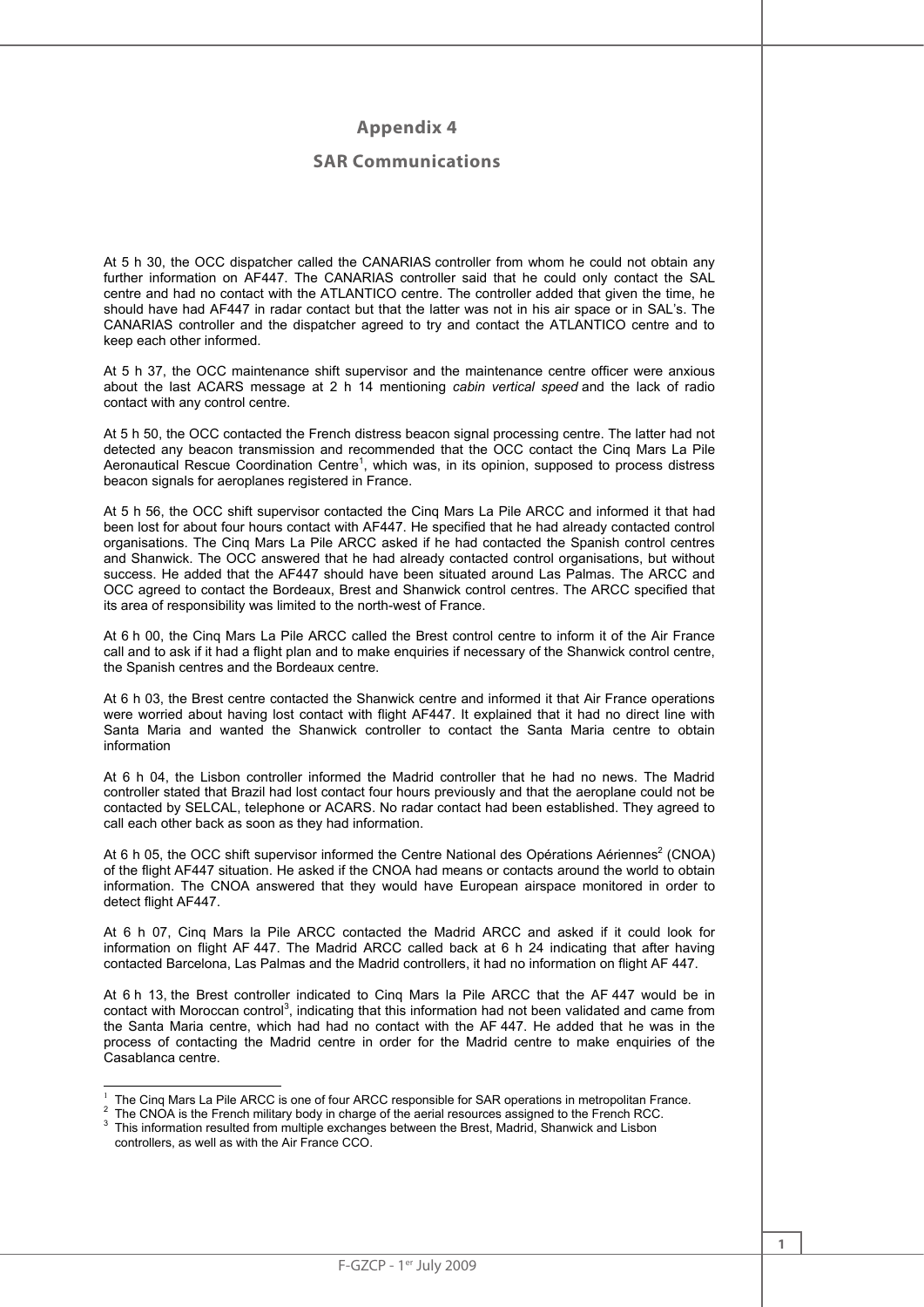At 6 h 17, the CNOA called the OCC and indicated that the AF447 flight plan was active but that the aeroplane had still not entered European air space.

At 6 h 20 and 6 h 24, the Brest controller sent the following message to the Lisbon, Madrid and Santa Maria centres:

*"Request news of AFR447 Rio de Janeiro – Paris CDG. No contact with his OPS*."

At 6 h 27, the Santa Maria controller informed the Madrid controller that flight AF 447 was not in his FIR and that he had no flight plan in his system.

At 6 h 32, the ATLANTICO-Recife ARCC called the OCC long haul deputy shift supervisor and explained that flight AF 447 had left ATLANTICO FIR without contact. He asked if the OCC had information on this flight. The latter answered that it had no news, that no-one had had contact with this flight and that they had tried in vain to contact the aeroplane via ACARS, SATCOM and Stockholm radio. The ARCC asked if they had contacted CANARIAS and Sal. The OCC answered in the affirmative and that they had even contacted Dakar.

Cinq Mars la Pile ARCC was surprised when it learned from the Brest centre that there was no protocol between the various control centres to be able to make enquiries directly about the presence of an aeroplane. The Brest centre controller answered that there were only protocols between adjacent control centres.

At 6 h 35, after several exchanges between controllers<sup>4</sup>, the Madrid controller confirmed to the Brest controller that flight AF447 was in the Casablanca FIR and would enter the Lisbon FIR within 15 minutes. This information was immediately transmitted to Cinq Mars la Pile ARCC and to Air France OCC.

At 6 h 40, the ATLANTICO-Recife ARCC contacted the air force in charge of the search and rescue area and informed them of the disappearance of an aeroplane. The crews of the search aeroplanes were alerted.

At 6 h 44, after contacting the Casablanca centre, the OCC called the Brest controller and indicated that the Casablanca centre had had no contact (radio or radar) with flight AF 447. The OCC said that the Casablanca centre was in contact with the crew of flight AF 459<sup>5</sup>. This information was retransmitted to the Madrid and Lisbon controllers.

At 6 h 57, the OCC shift supervisor informed the CNOA that Casablanca was not in contact with flight AF 447. The CNOA asked if an uncertainty phase had been set off by a control centre and if foreign search and rescue organisations had been alerted. The OCC answered that for the moment it was the control centres who were questioning the situation among themselves.

At 7 h 26, the Brest and Bordeaux controllers were surprised that following so many exchanges between the various centres, no critical *INCERFA / ALERFA / DETRESFA* type phase had been triggered.

At 7 h 32, the OCC shift supervisor asked the CNOA if they had had news. The CNOA informed him that their Spanish correspondent had indicated that the AF447 had not entered his FIR**.**

At 7 h 32, the ATLANTICO-Recife ARCC called the Air France station at Rio de Janeiro which could not supply further information.

-

Among these exchanges, a misunderstanding between the Lisbon controller and the Madrid controller led the latter to think that the airplane was indeed in flight in the Casablanca FIR.

latter to think that the airplane was indeed in flight in the Casablanca FIR.<br><sup>5</sup> Entry of the AF 459 in the Casablanca control centre was forecast after that of the AF 447.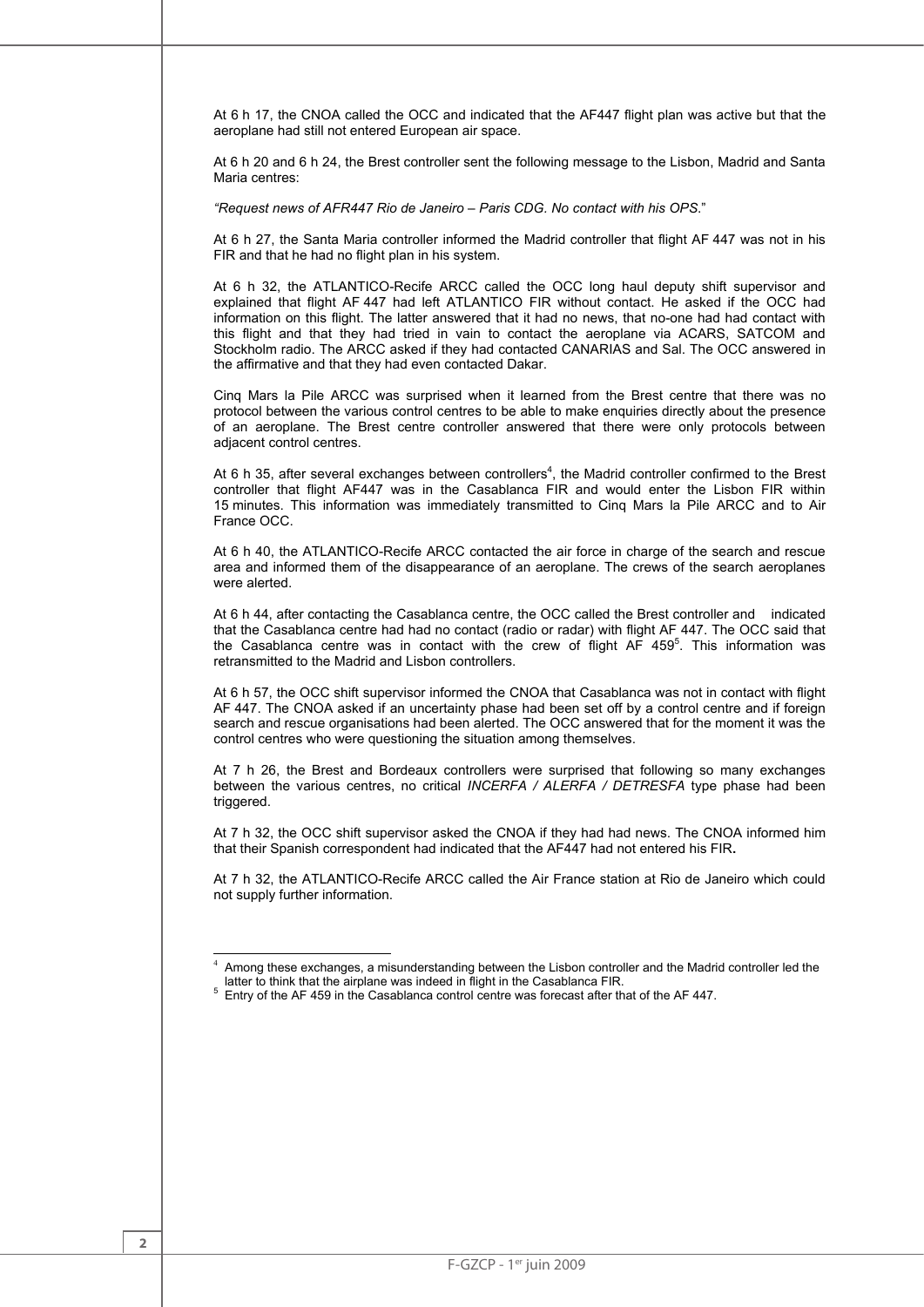At 7 h 41, the Dakar controller informed his ARCC that flight AF 447 should have passed TASIL point at 02 h 20 but that he had not had contact with the aeroplane.

At 7 h 44, the ATLANTICO-Recife ARCC called the OCC deputy shift supervisor who indicated that they had had no news.

At 7 h 47, the ATLANTICO-Recife ARCC asked the Air France station manager at Rio if he had the numbers of the Casablanca and Lisbon control centres. The station did not have these numbers.

At 7 h 51, the CNOA called the OCC and confirmed that neither France, Spain or Portugal had had any news of the AF 447. The OCC provided information on the meteorology, maintenance messages and reporting points provided for in the flight plan, and specified that it had just issued an aeroplane disappearance message in-house at Air France with a view to the setting up of their crisis group.

At 7 h 55, the Madrid duty officer and Madrid ARCC were surprised that everyone was requesting information on this flight but that no-one had yet triggered the INCERFA or ALERFA phases. The air traffic controller questioned whether it was for him to trigger these phases. The Madrid ARCC pointed out to him that if radar and radio contact was lost a DETRESFA phase would have to be triggered directly.

At about 8 h 00, the OCC set up a crisis group. From this moment on, the OCC was freed from handling the monitoring of flight AF 447.

At around 8 h 00, the Dakar Oceanic control centre shift supervisor contacted Dakar ARCC at the end of his shift to inform it of the search in progress for the flight.

At 8 h 02, the Brest centre informed the Cinq Mars la Pile ARCC that the information that the AF 447 was in contact with the Casablanca centre was false. It specified that the aeroplane's last communication was at 02 h 14 UTC and mentioned the possibility of triggering an alert phase. The Cinq Mars la Pile ARCC indicated that it was not qualified to intervene as the event was outside its SAR responsibility area.

At 8 h 07, the Lisbon and Santa Maria centres answered the Brest message of 6 h 20 indicating that they had no information.

At 8 h 15, the Madrid centre sent the ALERFA-INCERFA message to the ATLANTICO, Dakar, SAL, CANARIAS, CASABLANCA and BREST centres.

At 8 h 34, the Brest centre informed the Cinq Mars la Pile ARCC that it was triggering a DETRESFA phase. The ARCC questioned the interest of triggering it as the aeroplane was not in their area of responsibility. The Brest controller answered that it was in order to obtain feedback and to advance the triggering of searches.

Note: Aerial resources belong to the French Navy. Requests for their use must be addressed to specific military decision-making bodies (COM Brest, Ceclant, and CNOA in particular).

At 8 h 45, the ATLANTICO-Recife ARCC alerted the Natal MRCC and requested its naval support. The last known position of flight AF 447 was SALPU point (at the radar coverage limit).

At 9 h 09, the Brest control centre transmitted the DETRESFA message to the en route centres involved with flight AF 447.

At 9 h 05, the Brest COM informed the FOR COM (Dakar) and the crew of the ATL 2 of Dakar $^6$  was alerted.

 $\overline{a}$  $^6$  The ATL 2 is a French military aircraft at Senegal's disposal for SAR missions. It is, however, under the operational command of the French Navy.